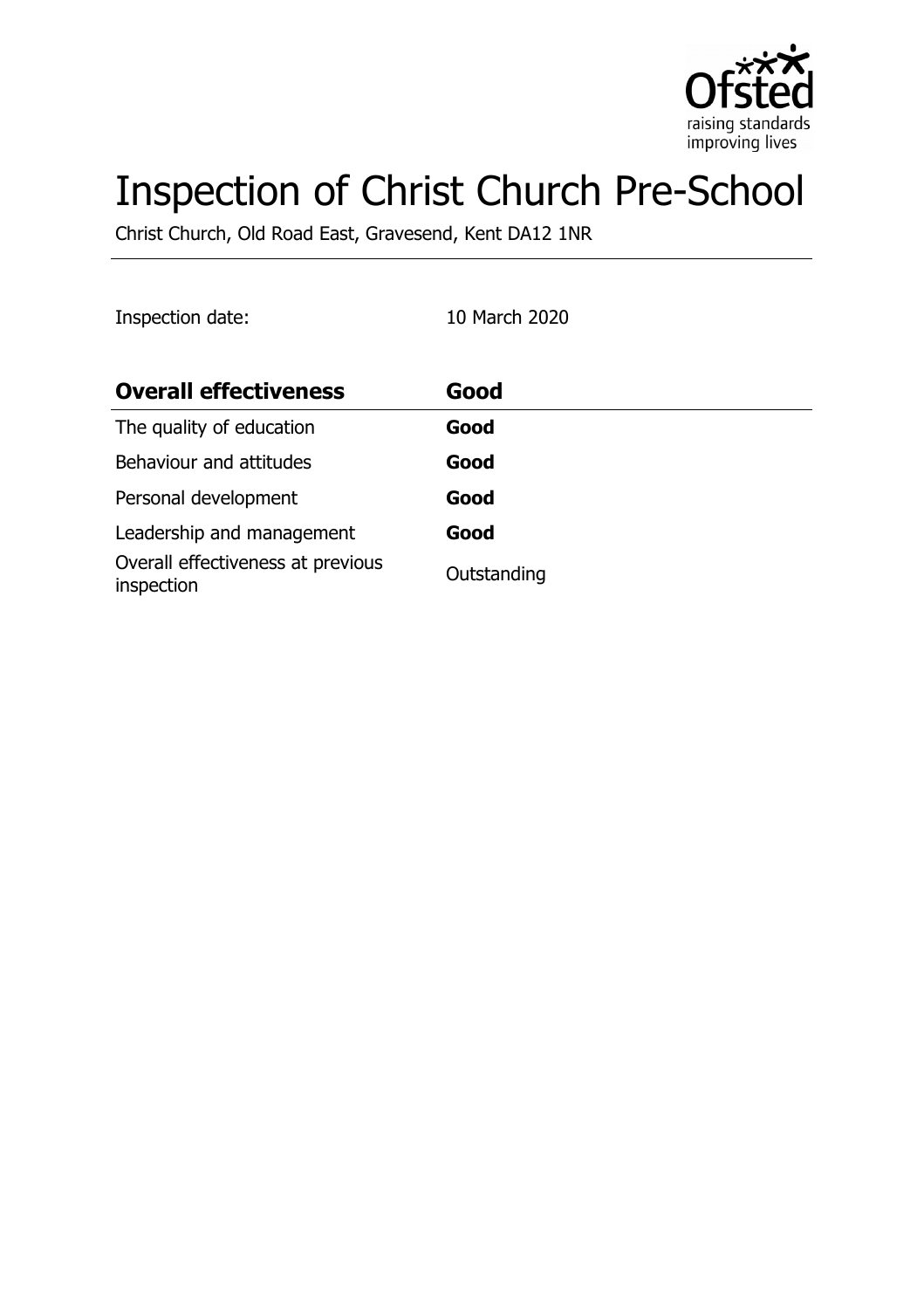

# **What is it like to attend this early years setting?**

### **The provision is good**

Children arrive happy and ready to learn. They settle quickly, eagerly self-selecting the creative activities on offer. The stimulating and inviting environment, indoors and outside, enables children to involve themselves fully, promoting positive attitudes towards learning. For example, they immerse themselves in smelling, feeling and then snipping herbs before adding them to their dough creations. Children are curious and determined learners who love to explore. For instance, they keep digging as they seek out the worms hiding in the soil. Children show delight at their achievements, and staff positively praise their efforts. This builds children's self-esteem and encourages them to have a go and keep trying. For example, children try hard to make a box for a gift they have made for Mother's Day. Children's independence skills are supported well. Children put on their wellington boots before they go outside, and wash up their own plates at the end of snack.

The manager and staff have a clear vision for providing a pre-school where children and their families come first, fostering a 'family unit'. Parents talk of the wonderful close and supportive relationships that they have with staff and how the pre-school is a 'caring and nurturing' place for children to be.

### **What does the early years setting do well and what does it need to do better?**

- The manager is passionate about her role and deeply committed. She leads a collaboration group for the county to share good practice. As a result, staff at the pre-school incorporate new ideas, which raises the quality of care and education on offer. In addition, the manager is seeking to develop a local group to share the work of special educational needs and/or disabilities coordinators (SENDCos), who can offer each other support. The pre-school is a recognised provision as part of a local initiative that supports parents to get back into work.
- $\blacksquare$  The manager is very keen to support staff's professional development, through offering regular supervisions, staff meetings and ongoing feedback to staff as they teach. Recent 'little scientists' training has sparked more opportunities for children to enjoy learning through experiments. For example, children learned about reactions when exploring their interest in volcanoes.
- $\blacksquare$  The manager is a reflective practitioner who uses self-evaluation to identify the pre-school's strengths and areas for development. She is keen to ensure staff are central to feeding into this process, giving them ownership. As a result, they have created cosy areas for children to have quiet time.
- Staff plan activities based on children's interests. They use their observations and conversations to develop focused topics, building on what children want to learn more about. However, as children take part in activities, staff, in their eagerness to support children's learning, do not always provide time for them to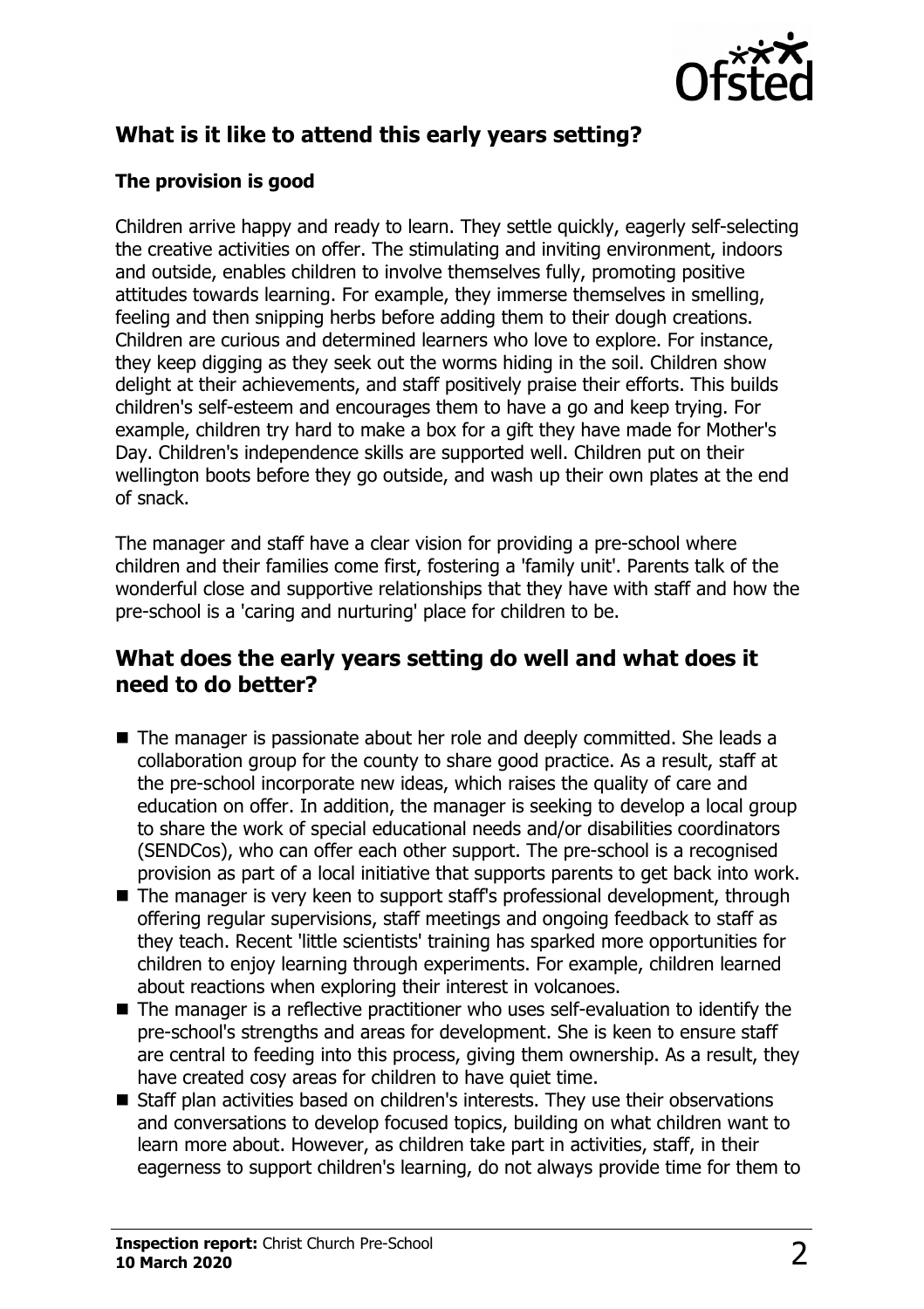

offer ideas to challenge their learning even further.

- Children's physical development and health are promoted effectively. Children can access the large and inviting garden at any time throughout the session, deciding when they want to enjoy fresh air. They get out of breath as they run around negotiating space and use large movements to dig. Children enjoy healthy snacks and grow their own fresh vegetables in the allotment. They also cook on a firepit, as they learn about being safe.
- Behaviour is good. Staff are good role models and give children clear messages about expectations. Children play cooperatively and share toys. For example, they pass each other blocks as they make constructions.
- $\blacksquare$  Children develop a love of stories, particularly when they devise their own storylines before acting them out. This successfully supports children's confidence and imaginations. However, sometimes group arrangements are not carefully considered to ensure children can concentrate and fully take part in the learning opportunities.
- $\blacksquare$  The manager has sought opportunities to provide children with experiences that they do not always have the chance to take part in elsewhere. For example, children enjoy trips to the library to learn about their local community and take story bags home to promote reading. In addition, children enjoy the awe and wonder of the world by attending forest school activities off site.
- $\blacksquare$  The enthusiastic SENDCo works to provide early intervention to close any gaps in children's learning. She uses personal plans to focus intently on how best to support children's learning. For instance, she uses social stories to support children to manage their emotions to routines.

# **Safeguarding**

The arrangements for safeguarding are effective.

Managers and staff have an effective understanding of child protection and their role in keeping children safe. They know the signs and symptoms of abuse, including radical and extreme views. Managers and staff know how to report concerns about children's welfare using local safeguarding procedures. Managers find out about children's medical and dietary needs when they first start. This helps them to promote children's good health. Daily safety checks are made to ensure a safe environment for children to play.

## **What does the setting need to do to improve?**

#### **To further improve the quality of the early years provision, the provider should:**

- $\blacksquare$  review and improve opportunities for children to concentrate more effectively during group times, to extend their learning further
- $\blacksquare$  increase opportunities for children to have time to think, respond and generate their own ideas, offering greater challenge.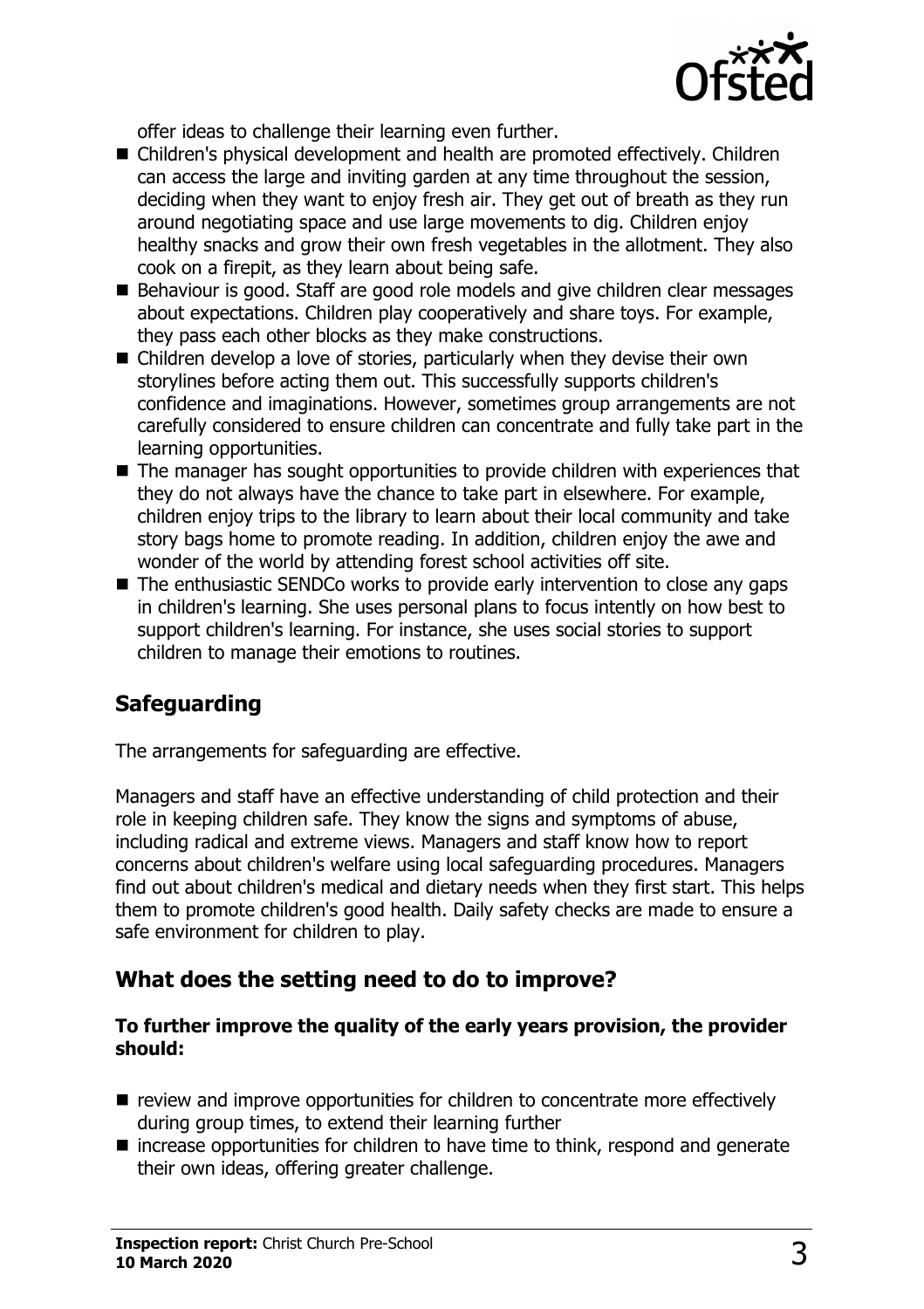

| <b>Setting details</b>                         |                                           |
|------------------------------------------------|-------------------------------------------|
| Unique reference number                        | 127105                                    |
| <b>Local authority</b>                         | Kent                                      |
| <b>Inspection number</b>                       | 10128680                                  |
| <b>Type of provision</b>                       | Childcare on non-domestic premises        |
| <b>Registers</b>                               | Early Years Register                      |
| Day care type                                  | Sessional day care                        |
| Age range of children at time of<br>inspection | $2$ to 4                                  |
| <b>Total number of places</b>                  | 33                                        |
| Number of children on roll                     | 37                                        |
| Name of registered person                      | <b>Christ Church Pre-School Committee</b> |
| Registered person unique<br>reference number   | RP907752                                  |
| <b>Telephone number</b>                        | 07910 157840                              |
| Date of previous inspection                    |                                           |

## **Information about this early years setting**

Christchurch Pre-School registered in 1975 and is situated in Gravesend, Kent. The pre-school is run by a committee and is open each weekday from 9.15am to 12.15pm, for 38 weeks of the year. The pre-school receives government funding for the provision of free early education for children aged two, three and four years. The pre-school employs nine staff, including the manager. One member of staff holds qualified teacher status, and seven staff hold appropriate early years qualifications to level 2 or above.

# **Information about this inspection**

**Inspector** Adam Hawes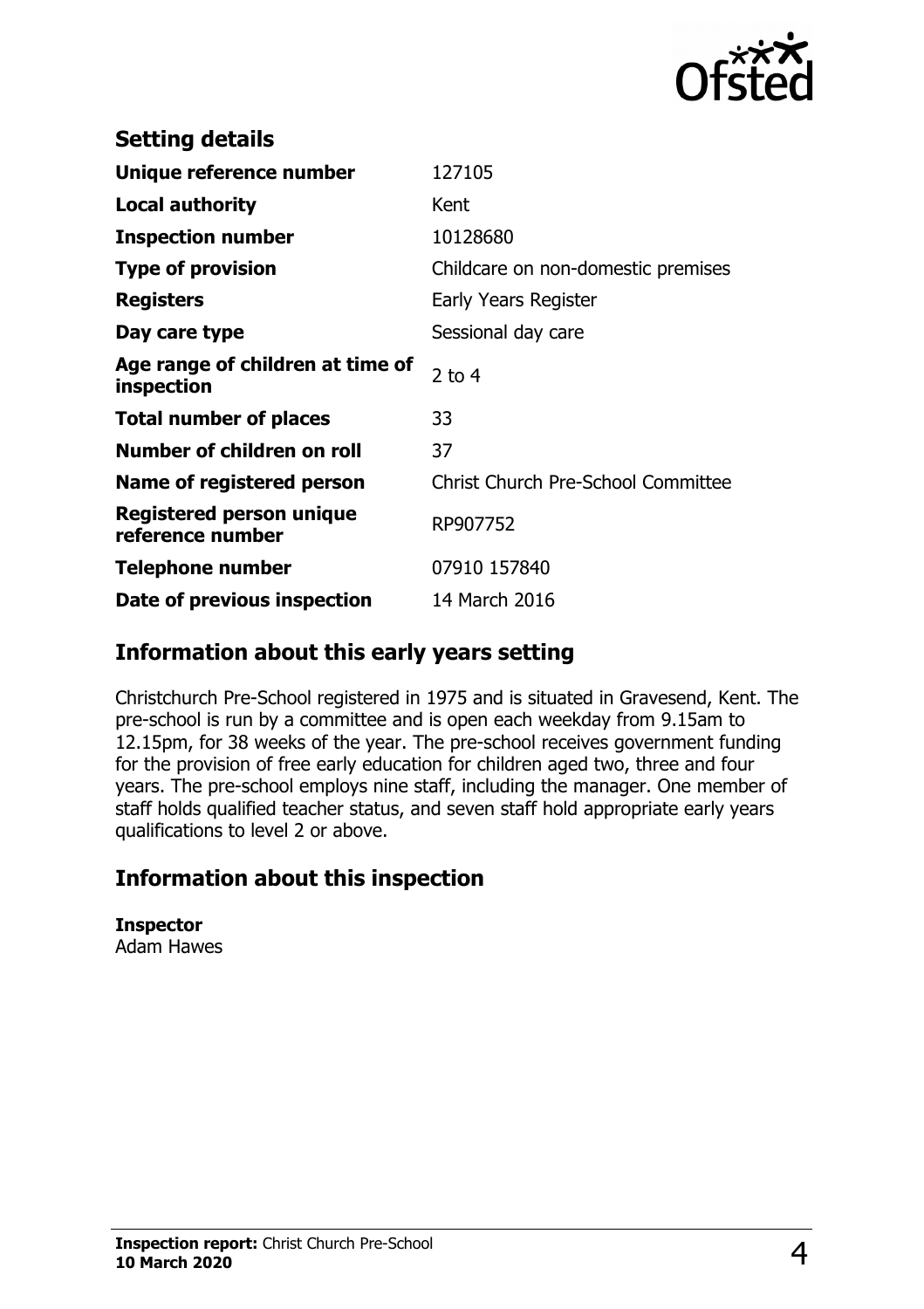

#### **Inspection activities**

- $\blacksquare$  The inspector observed the quality of teaching during indoor and outdoor activities and assessed the impact this has on children's learning.
- $\blacksquare$  Discussions were held with the manager, staff and parents.
- $\blacksquare$  The inspector reviewed relevant statutory documentation, staff qualifications and policies used by the setting.
- $\blacksquare$  A joint observation was carried out by the inspector and the manager of an art and craft activity.
- $\blacksquare$  During a learning walk, the manager discussed with the inspector how the early years provision is organised and how she plans the curriculum and experiences for children.

We carried out this inspection under sections 49 and 50 of the Childcare Act 2006 on the quality and standards of provision that is registered on the Early Years Register. The registered person must ensure that this provision complies with the statutory framework for children's learning, development and care, known as the early years foundation stage.

If you are not happy with the inspection or the report, you can [complain to Ofsted.](http://www.gov.uk/complain-ofsted-report)